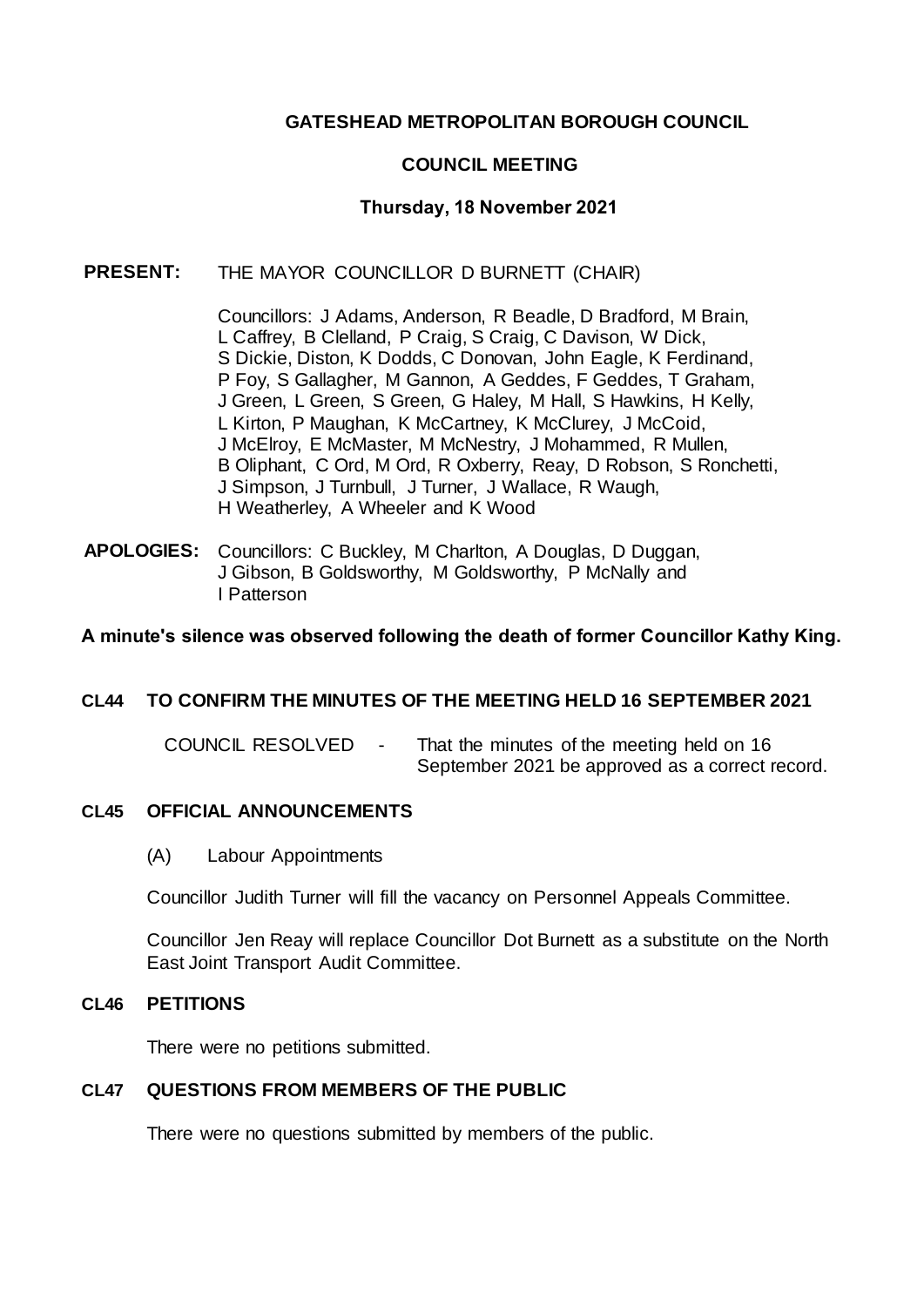#### **CL48 PARENT GOVERNOR REPRESENTATIVES ON COUNCIL BODIES DEALING WITH EDUCATION**

Consideration was given to a report seeking approval of the appointment of a parent governor representative to the overview and scrutiny committee that considers education matters.

COUNCIL RESOLVED - That the appointment of the Parent Governor representative be approved.

# **CL49 APPOINTMENT OF INDEPENDENT MEMBERS OF THE AUDIT AND STANDARDS COMMITTEE**

This item was deferred.

#### **CL50 MEDIUM TERM FINANCIAL STRATEGY 2022/23 - 2026/27**

Consideration was given to a report seeking endorsement of the Medium-Term Financial Strategy 2022/23 – 2026/27.

COUNCIL RESOLVED - (i) That the Medium-Term Financial Strategy for 2022/23 – 2026/27 including the proposed MTFS principles and the medium-term financial context be approved.

> (ii) That the outcome of the reserves review be agreed and that the reserves balances as outlined in appendix one to the report be approved.

## **CL51 TREASURY MANAGEMENT - PERFORMANCE TO 30 SEPTEMBER 2021**

Consideration was given to a report informing on Treasury Management performance for the six months up to 30 September 2021.

COUNCIL RESOLVED - That the Treasury Management Performance to 30 September 2021 be noted; to contribute to sound financial management and the long-term financial sustainability of the Council.

## **CL52 HOUSING REVENUE ACCOUNT (HRA) 30 YEAR BUSINESS PLAN**

Consideration was given to a report seeking approval of the proposed Housing Revenue Account (HRA) -year Business Plan 2021-2051.

COUNCIL RESOLVED - That the Housing Revenue Account (HRA) 30 Year Business Plan 2021-2051 as set out in Appendix 2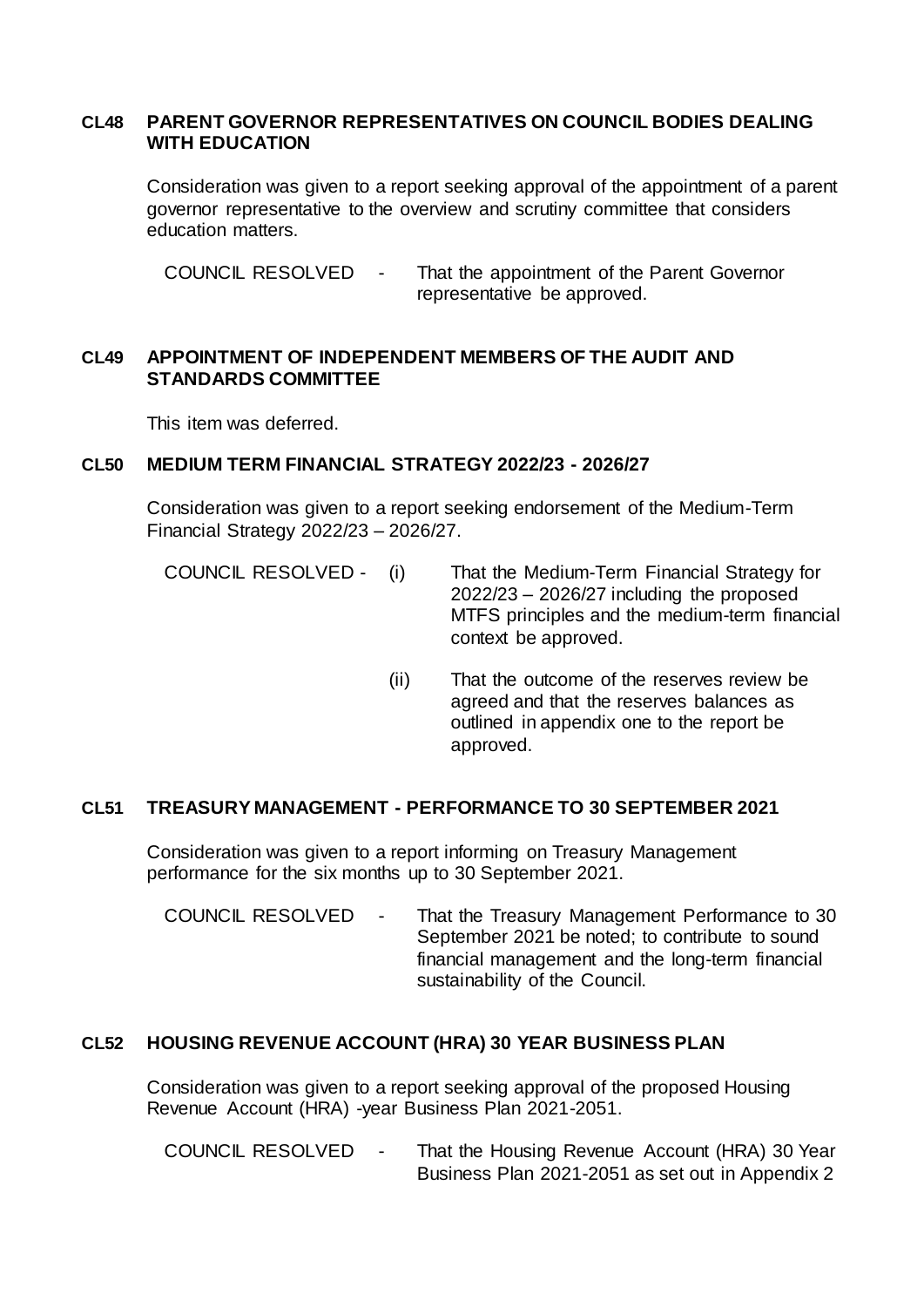of the report be approved.

## **CL53 HOUSING REVENUE ACCOUNT ASSET MANAGEMENT STRATEGY**

Consideration was given to a report seeking approval to progress the implementation of the new HRA Asset Management Strategy, 2022-2027.

COUNCIL RESOLVED - That the Housing Revenue Account Asset Management Strategy 2022-2027 be approved to support a statutorily compliant business plan able to fund a compliant, well maintained and sustainable housing stock.

## **CL54 APPRENTICESHIP STRATEGY & DELIVERYPLAN**

Consideration was given to a report seeking approval of the Council's Apprenticeship Strategy 2021-2024 and Delivery Action Plan.

COUNCIL RESOLVED - That the Apprenticeship Strategy 2021-2024 and Delivery Action Plan be approved.

## **CL55 GATESHEAD COUNCIL SPEED MANAGEMENT PLAN**

Consideration was given to a report seeking approval for the Gateshead Speed Management Plan.

COUNCIL RESOLVED - That the final version of the Speed Management Plan and the measures contained within it be approved.

## **CL56 GATESHEAD ECONOMIC DEVELOPMENT STRATEGY 2021**

Consideration was given to a report seeking approval of the Economic Development Strategy for Gateshead.

COUNCIL RESOLVED - That the Gateshead Economic Development Strategy be approved as part of the Council's policy framework.

# **CL57 REVIEW OF THE CONSTITUTION**

Consideration was given to a report seeking approval of amendments to the Constitution.

COUNCIL RESOLVED - That the proposed changes to the Council's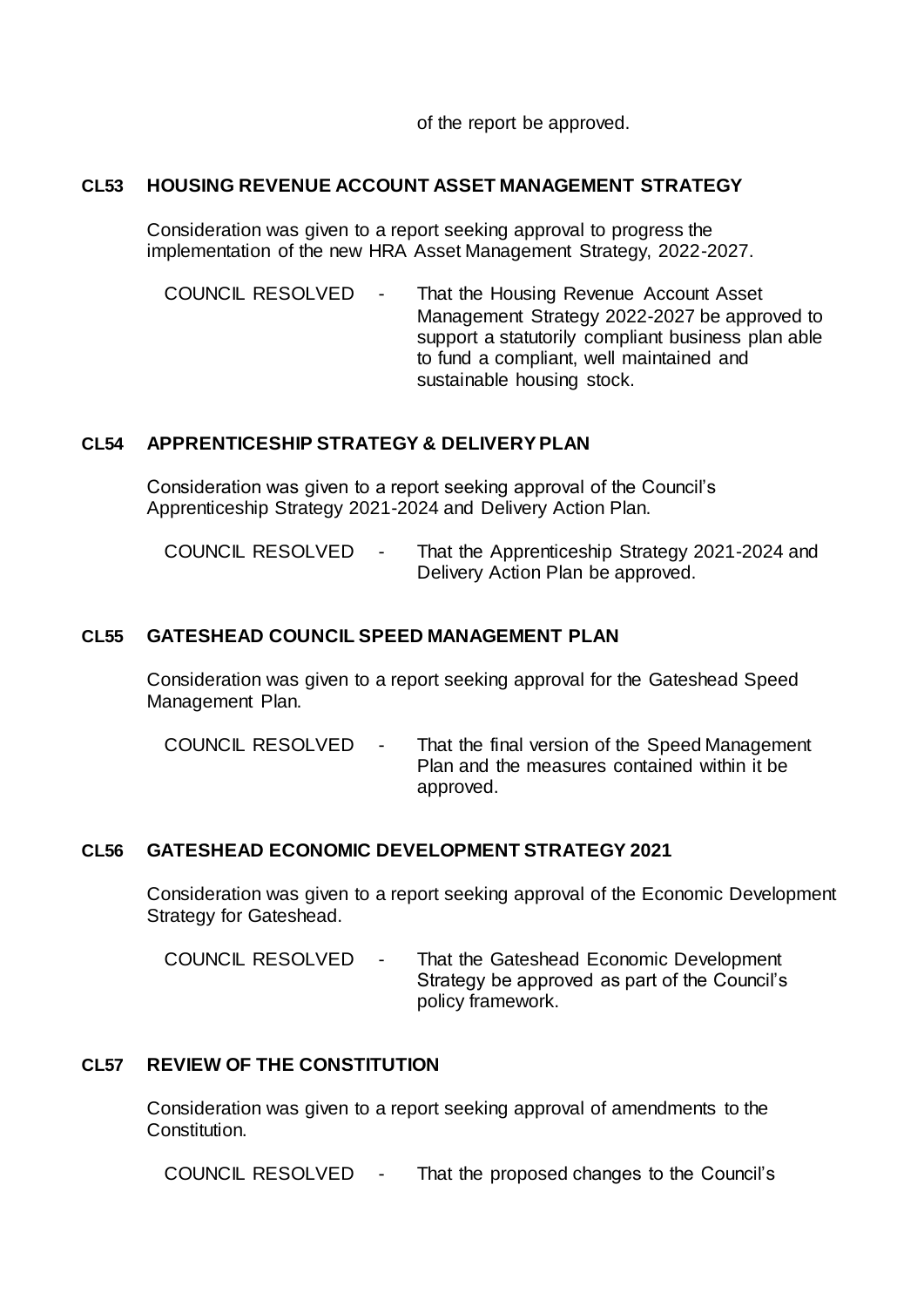Constitution as set out in Appendix 2 of the report be agreed.

## **CL58 COMPLAINTS POLICY UPDATE**

Consideration was given to a report seeking approval of changes to the Council's Complaints policy.

COUNCIL RESOLVED - That the changes to the Council's Complaints policy be approved.

#### **CL59 CAPITAL PROGRAMME AND PRUDENTIAL INDICATORS 2021/22 - SECOND QUARTER REVIEW**

Consideration was given to a report informing of the latest position on the 2021/22 Capital Programme and Prudential Indicators at the end of the second quarter to 30 September 2021.

COUNCIL RESOLVED - (i) That the revision to the Capital Programme be approved.

- (ii) That the financing of the revised programme be approved.
- (iii) That the capital expenditure and capital financing requirement indicators have been revised in line with the revised budget and that none of the approved Prudential Indicators set for 2021/22 have been breached.

#### **CL60 CAPITAL STRATEGY 2022/23 TO 2026/27**

Consideration was given to a report seeking approval of the Capital Strategy for 2022/23 to 2026/27.

COUNCIL RESOLVED - That the Capital Strategy, as set out in Appendix 2, be approved to ensure that it fully complies with the requirements of good financial practice in capital accounting.

# **CL61 NOTICE OF MOTION - FIRE AND REHIRE**

Councillor J Eagle moved the following motion:

"Gateshead Council notes:

1 in 10 workers have experienced 'fire and rehire' – where workers are forced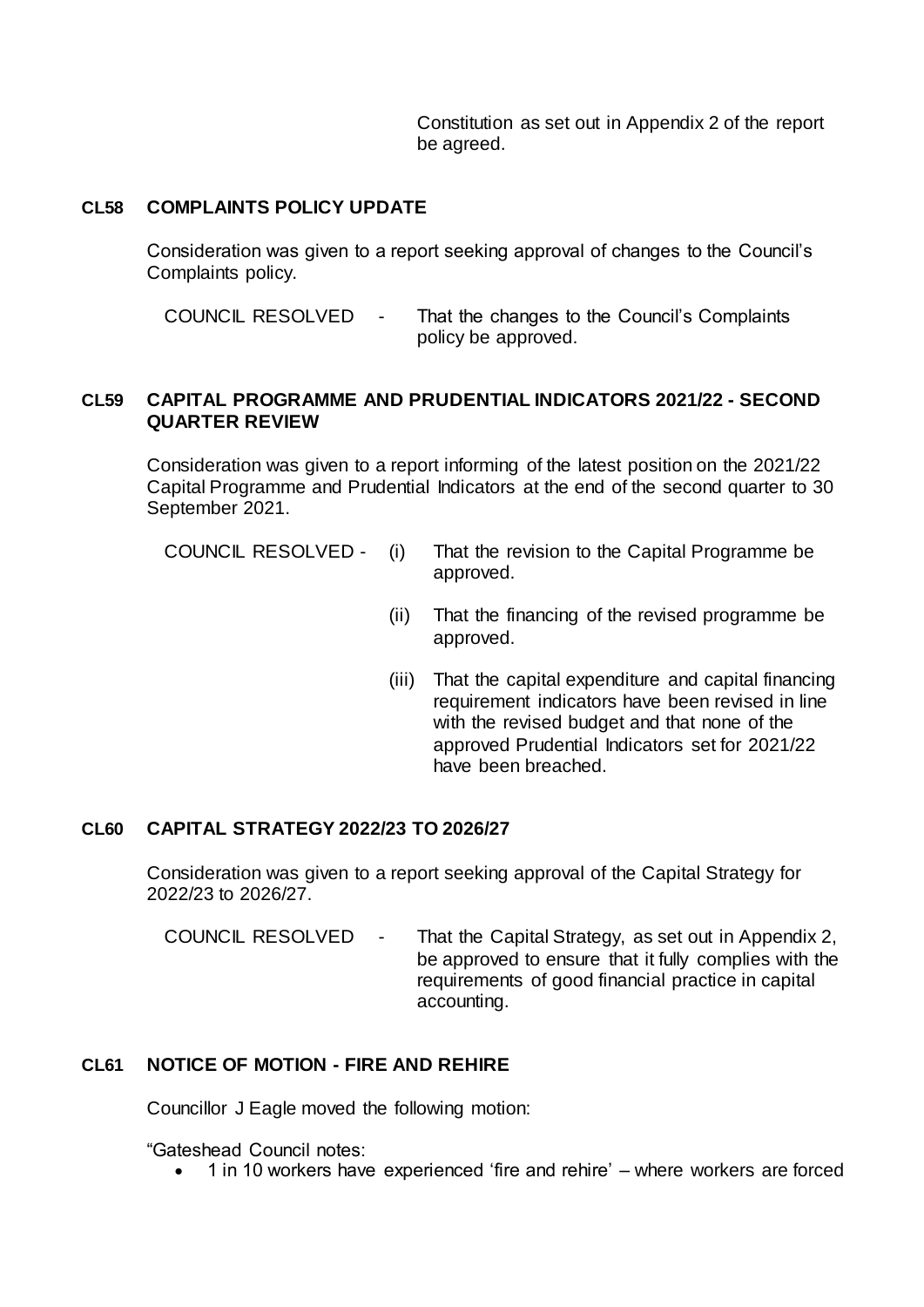to reapply for their jobs on worse pay, terms and conditions or face the sack. High-profile disputes on 'fire and rehire' include large companies such as British Airways and British Gas.

- A quarter of all workers have experienced a worsening of their terms and conditions since the pandemic began. Even before the pandemic, 1 in 9 workers (3.8 million people) were already 'insecure'. This means they did not have access to basic rights at work and could be dismissed at will, including those on zero-hour contracts and agency workers.
- While the Prime Minister has called the practice "unacceptable" he has continually refused to take action to outlaw the practice. In fact, the Conservative recently scuppered a Commons Bill that would have stopped the practice.
- This practice is outlawed in many European countries.

Gateshead Council therefore resolves to:

- Reaffirm its commitment to working in partnership with our employees and their trade unions and to always seek to negotiate any changes to terms and conditions of employment by agreement
- Seek to ensure that local residents are protected against unscrupulous employers, and agrees to ask the Leader of the Council to write to the Prime Minister demanding he outlaw fire and rehire and act now to keep his promise to local residents to protect their employment terms and conditions
- Restate its commitment to achieve high quality employments terms and conditions for all employees within our suppliers, contractors and partners through our existing procurement framework. We will seek to enhance this work with a request not to impose changes to terms and conditions without agreement.
- Promote the increasing number of progressive local employers prioritising their employees' standard of living and their well-being, work with our anchor institutions and key partners to bring forward plans to ensure all have 'best practice' employment and to work with recognised trade unions on this
- Support the TUC campaign for a 'New Deal for Working People' and incorporate its promotion into the Council's Corporate Social Responsibility Pledge."

On the motion being put it was declared to be carried.

## **CL62 NOTICE OF MOTION - SHOW RACISM THE RED CARD**

Councillor P Foy moved the following motion: